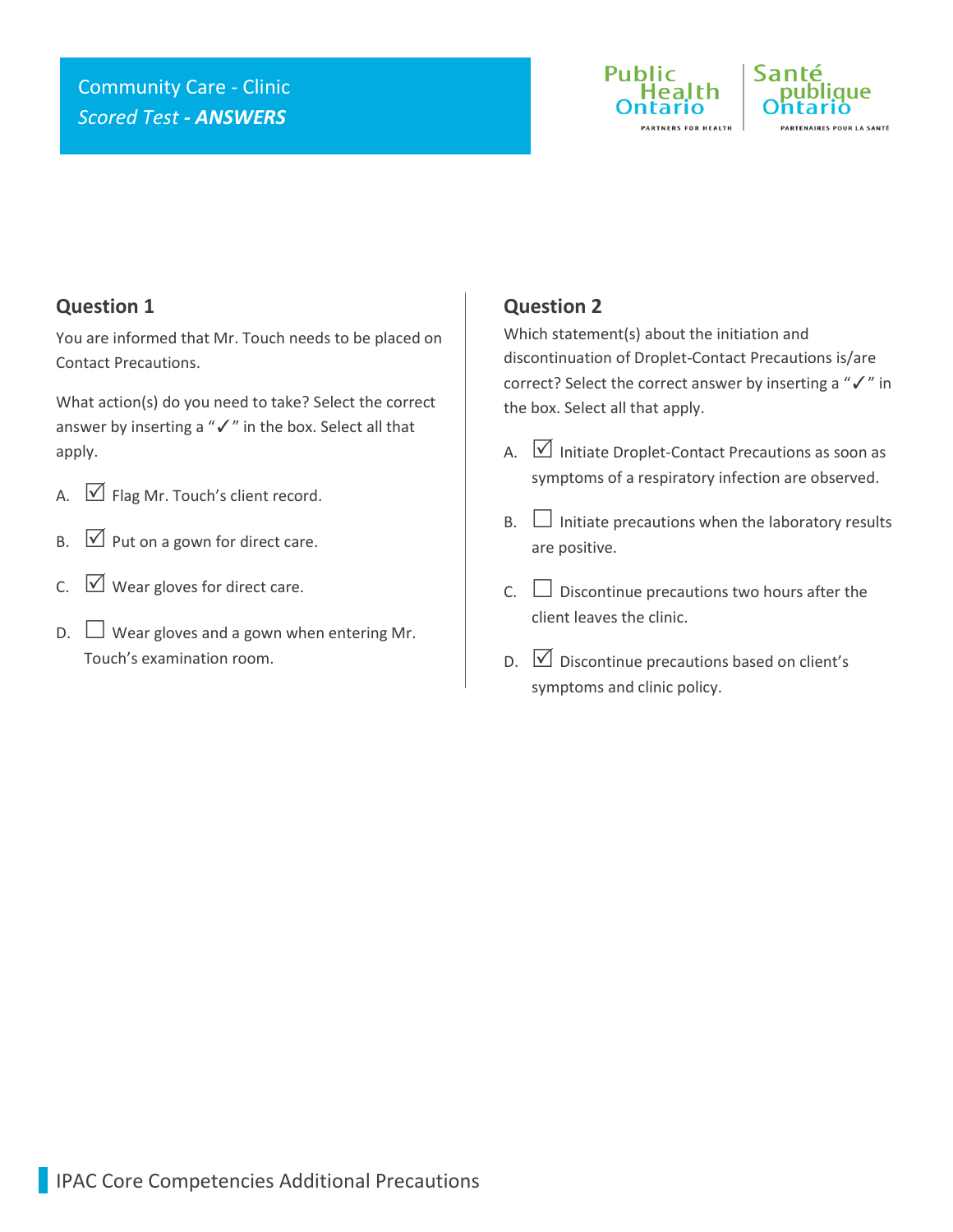

#### **Question 3**

Mr. Glum calls the clinic to book an appointment because his home care nurse is concerned that his wound is infected. Mr. Glum has recently been discharged from hospital with an antibiotic resistance organism (ARO) infection. Which strategy/strategies would help prevent the possible transmission of this infection? Insert a "✓" to indicate your choice.

- A.  $\bigvee$  Use Contact Precautions
- $B. \quad \boxed{\bigcirc}$  Flag the chart.
- $C.$   $\Box$  Clean the examination room after he leaves.
- D.  $\Box$  Clean and disinfect all client care equipment used to provide care for Mr. Glum.

#### **Question 4**

Mrs. Star has been triaged into a clinic room because she has signs and symptoms of an acute respiratory infection. There is a Droplet-Contact sign on the clinic room door. What personal protective equipment (PPE) do the health care providers need to wear to perform the following tasks? Select the appropriate PPE by inserting a "√".

|                                                                                        | Gown | Gloves | Mask | Eye Protection | No PPE |
|----------------------------------------------------------------------------------------|------|--------|------|----------------|--------|
| The doctor listens to Mrs. Star's chest.                                               |      |        |      |                |        |
| The receptionist removes a garbage bin from<br>the doorway to Mrs. Star's clinic room. |      |        |      |                |        |
| The nurse sits beside Mrs. Star to do health<br>teaching.                              |      |        |      |                |        |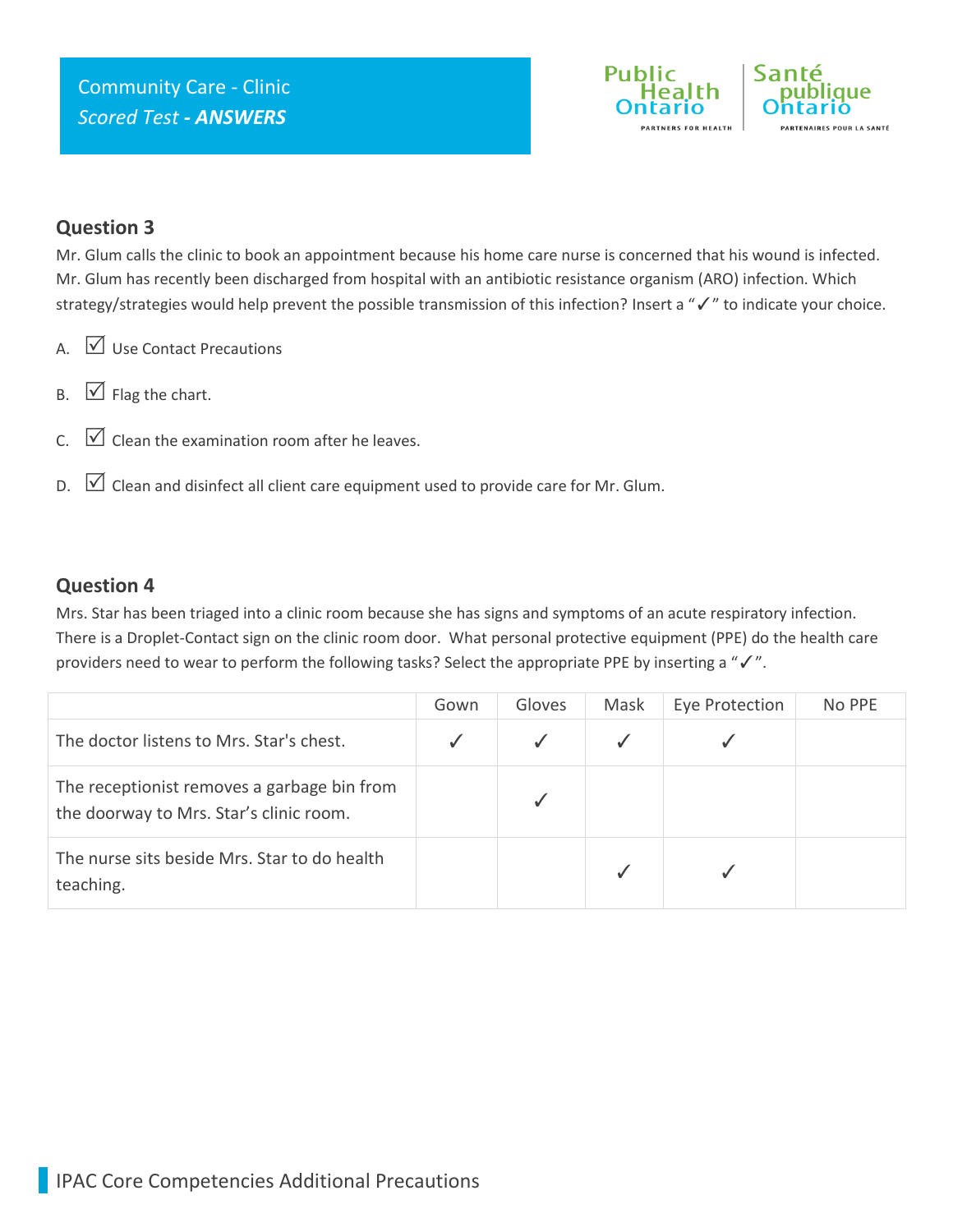

### **Question 5**

Ms. Sky is placed on Contact Precautions in a clinic room for a gastrointestinal infection. She needs to go for blood work and an abdominal X-ray in the Laboratory and Diagnostic Imaging departments down the hall. Which action(s) is/are correct? Select the action by insetting a "✓". Select all that apply.

- A.  $\boxed{\vee}$  Inform the Laboratory and Diagnostic Imaging that Ms. Sky is on Contact Precautions.
- B.  $\boxtimes$  Wear a gown and gloves when assisting Ms. Sky onto the Diagnostic Imaging table.
- C.  $\Box$  Wear a gown and gloves to talk to Ms. Sky and give her a requisition.